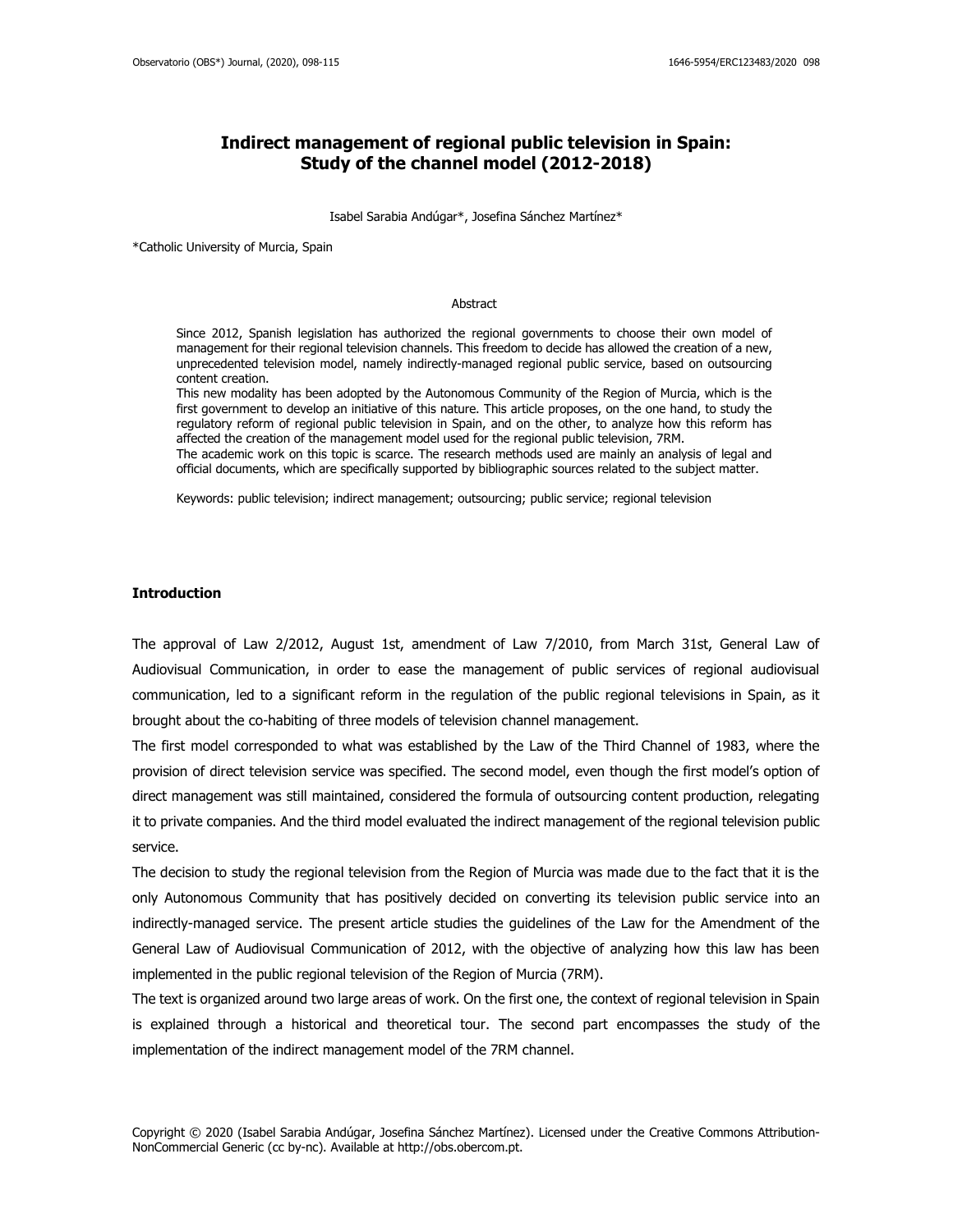The methodology employed for the study is qualitative, and the research technique applied is based on the exhaustive review of scientific publications and newspaper articles; on the study of the national legislation and the corresponding guidelines of the Autonomous Community of the Region of Murcia. Likewise, an analysis of other official documents such as specifications from technical reports and documents containing administrative clauses, among others, is conducted as well.

### **The Context of Regional Public Television in Spain**

Regional public television, also known as the third channel, was born in Spain in the beginning of the 80's, during the process of consolidation of democracy and the stages of construction of the Autonomous Communities, so that its arrival can be thought of as another contribution for the structuring of the country (Bustamante, 2013; Marzal, 2015; Marzal & Zallo, 2016). For specific authors, the regional public televisions are associated with the "recovery of liberties and political pluralism" (Gilabert, 1998: 49) and are set forth as an act "of the selfgovernment from the different regions that are being created in the Autonomous Communities" (Maneiro, 1990: 33). Therefore, the opportunity to create a regional television entity that brings the reality of a specific territory closer to the citizen that inhabits it, springs forth, providing a revitalization of the social and cultural values associated to their own identity (Lafon, 2010: 104; Lersch, 2010: 109; Drom, 2010: 82; Gutierrez Lozano, 2010: 55; Potschka and Golding, 2012: 445; Groom, 2014: 435; Azurmendi & Huarte, 2015; Rodríguez-Castro & López-Golán, 2018: 158).

The definition of the third channel as one of the manifestations of local television is provided by Miquel de Moragas, Carmelo Garitanoandía and Bernat López (De Moragas, 1999: 19). It belongs to the modality of "independent television with specific regional coverage", which include those broadcasters that are not part of any structure or entity of greater territorial (national) coverage, and whose aim is to produce and broadcast general content to their region (De Moragas, 1999: 23).

The broadcasting of the first regional television, ETB, on the night of December 31st, 1982, was a historical event without precedents, where a "transcendental mutation of the audiovisual stage" was produced (López, 1999: 153), where the "local televisions under the political control of their respective governments have come to consolidate the autonomic states and to enrich the Spanish audiovisual panorama" (Albornoz, 2002: 15). At that moment, we not only witnessed the rupture of the monopoly exerted until then by the TVE (state-owned Spanish Television), but also, as pointed out by Victor Sampedro, "an audiovisual secession with a strong symbolic content" was produced (Sampedro, 2000: 344).

Spain has seventeen Autonomous Communities; thirteen of them count with Public Television Corporations, which comprise, in words by Giuseppi Richeri (2005), the most complex regional audiovisual system in Europe, and without equal in any other EU member state.

Along this train of thought we find Ramón Zallo, when he highlights that "local Radio and Television (RTV) is a great asset of the Spanish public model with respect to Europe" (Zallo, 2015: 322).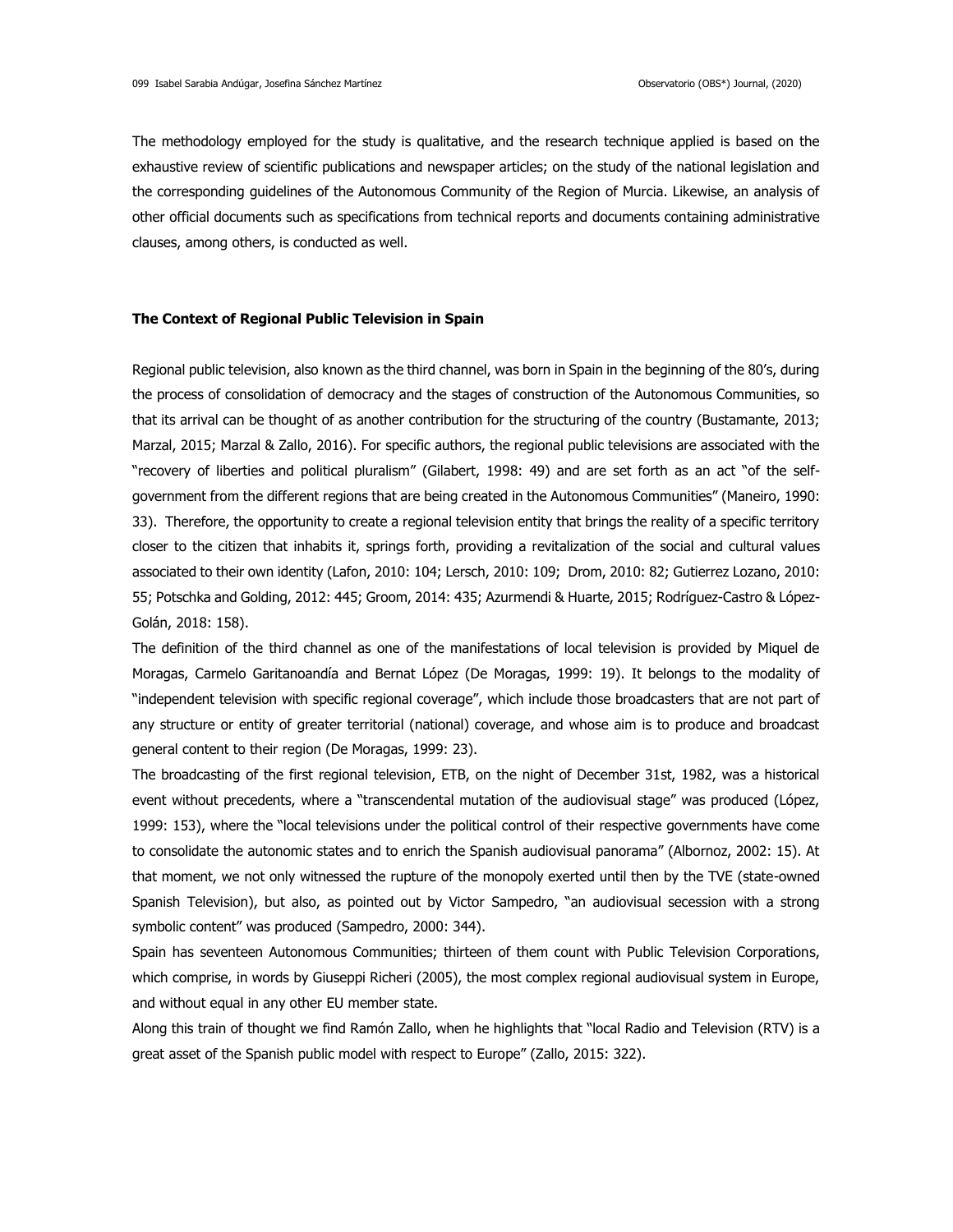#### **First regional public television model**

The regulation of the public regional television began in 1983 with law 46/1983, from December 26th, Law of the Third Television Channel (LTC). This legal framework described a model of direct management (Zallo, 2011: 324). This law stated that the management could not be transferred under any form, total of partial, to a third party. Management included planning the organization, carrying out, and broadcasting the channel, as well as the ownership, funding, production of TV programmes and infrastructures. The direct management model resulting from the LTC has been maintained as a unique legal formula for close to three decades.

#### **Second regional public television model**

The approval of the Law 7/2010 from March 31st, General Law of Audiovisual Communication (LGCA) maintains the first model of public regional television and establishes a second one. This legal text allows for the outsourcing of audiovisual production, except for news content (Sarabia, Sánchez & Fernández, 2012). Some authors evaluate this change as "a clear tendency of deregulation and liberalization" (Azurmendi, López & Manfredi, 2011: 4), and others read this novelty as a loosening of the demands set forth by the LTC, or as a form of "market orientation" (Juanatey-Boga, Martínez-Fernández & Rodríguez-Castro, 2018: 1057).

Therefore, with the LGCA, direct management is maintained, but the option to outsource part or the entire production, except for the news content, is legitimized (Sarabia, Sánchez & Cano, 2012).

The regulation of this formula, which diverts the production of content or services to a private company, is solidified within the guidelines, as this was a common practice among the more recently-created television stations -Canarias (1999), Baleares (2005), Aragón (2006), Murcia (2006), Asturias (2006)-. The regional governments that opted for this policy of hiring of services from production companies as the providers of specific audiovisual products based their decision mainly on the "reduction of the expense budget and a light conception of the production machinery" (Bustamante, 2009: 38). Presently, the outsourcing of the television channel's operations has become a clear tendency, bolstered by the neo-liberal thinking that is affecting the entire audiovisual sector, specifically the regional public television stations. At the academic level, the question raised is "if it is possible to fulfill the public service mission when fundamental pillars such as self-production or programming escape from public control" (Bustamante, 2006: 174).

In the regional public television stage, outsourcing is thought of as a routine that offers both advantages and inconveniences. The arguments in favor of this formula are based in that "the television structures are more flexible and dynamic" (Cuesta, 2011: 16) and the fact that the entities delegate specific content to external producers signify an important boost and consolidation of the domestic audiovisual industrial fabric. On the other hand, the regiment of outsourcing audiovisual production "economically allows these new channels to be developed in territories having little population and more limited resources" (Sabés, 2005: 95). In this same sense, Azurmendi, López and Manfredi (2011) manifest themselves when they say that: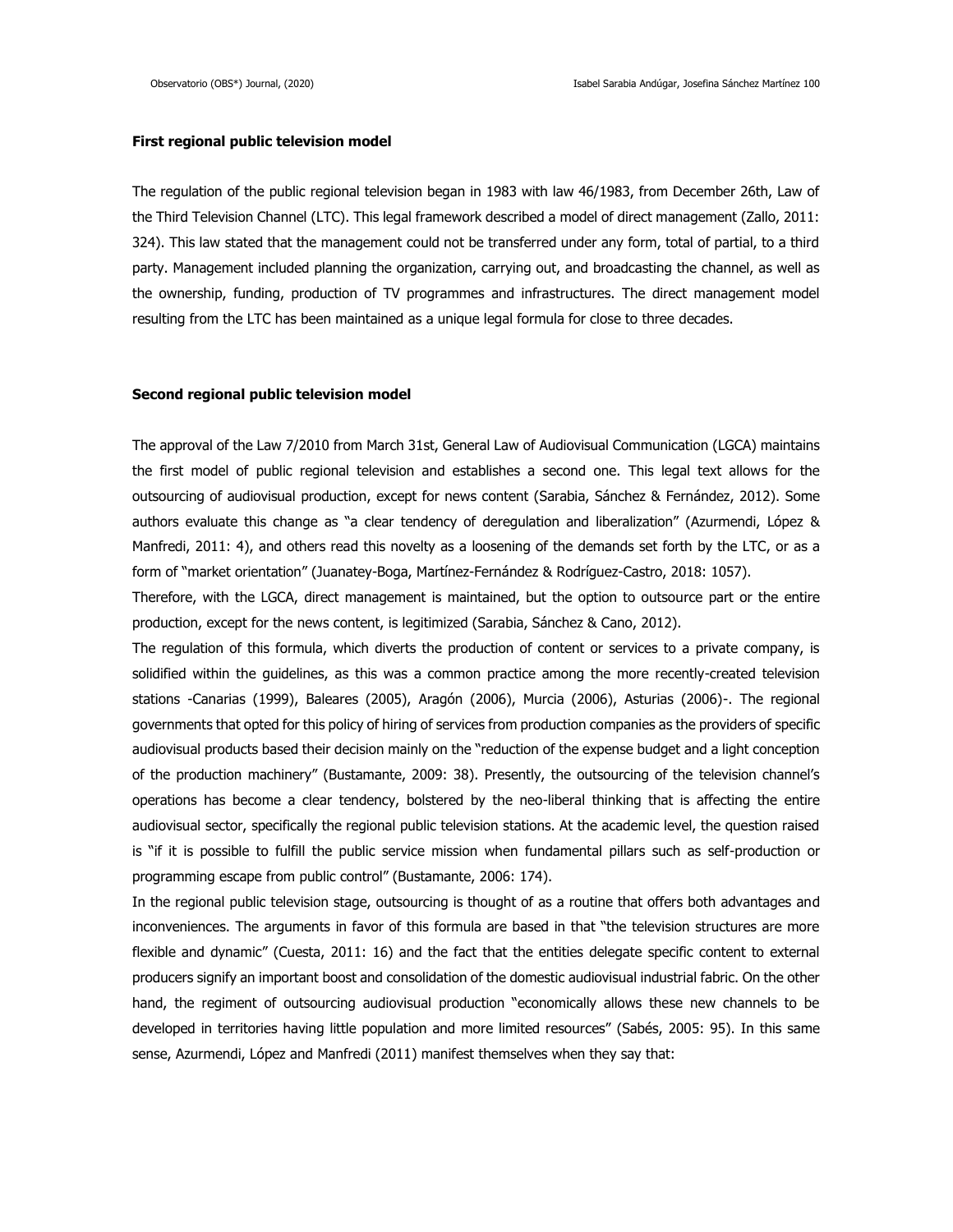the regional public television stations need the existence of a local audiovisual industry that is able to offer a variety of high-quality audiovisual products; at the same time, so that these production companies create products with cultural and social identity, they require a specific link with the regional public television.

Therefore, in Europe, outsourcing asserts itself as a re-enforcing tool for territorial identity. Ana Azurmendi (2013) makes the case that the BBC Alba from Scotland, as well as S4C from Wales, and TG4 in Ireland, all of which are European television channels using their own language, promote the outsourcing of their production. "They believe that this (outsourcing) is key for the diffusion of their own language and culture in that it supports the local audiovisual industry". Alm & Ferrel (2003: 232) are also in favor of outsourcing, in view of the experience observed in Finland, but in this case in exclusively economic terms. For them, it is more affordable to buy than to create, and it is more flexible to hire than re-organize a department so that it tends to a specific activity.

As for the inconveniences of outsourcing, one of the most-criticized aspects has been the complaints of lack of transparency in the awarding of production contracts (San Juan, 2006). In this sense, the hiring of professionals in precarious conditions by the production companies awarded with contracts is promoted, provoking numerous work conflicts. For Ubaldo Cuesta, two of the main negative consequences of outsourcing are:

> 1.- the internal decapitalization of the own television channel, which dispense with their human talent and resources (provoking as well, and frequently, the discontent and demotivation of their staff) and 2.- the excessive dependency and subsequent lack of competiveness of the companies in the sector, which establish themselves as 'fixed and little-energized providers' of the regional network of the day (Cuesta, 2011: 16).

In this context, outsourcing implies:

the implementation of a new model of content management, in which the creation of all, most or part of the programming is awarded to a production company after a public tender. It is evident that the key novelty is found in the call for tender, as the public televisions have always commissioned or bought part of the content of their programming (Fernández Alonso: 2002: 1).

#### **Third regional public television model**

In 2012, Law 2/2012, August 1st, amendment of Law 7/2010, from March 31st, General Law of Audiovisual Communication, was approved.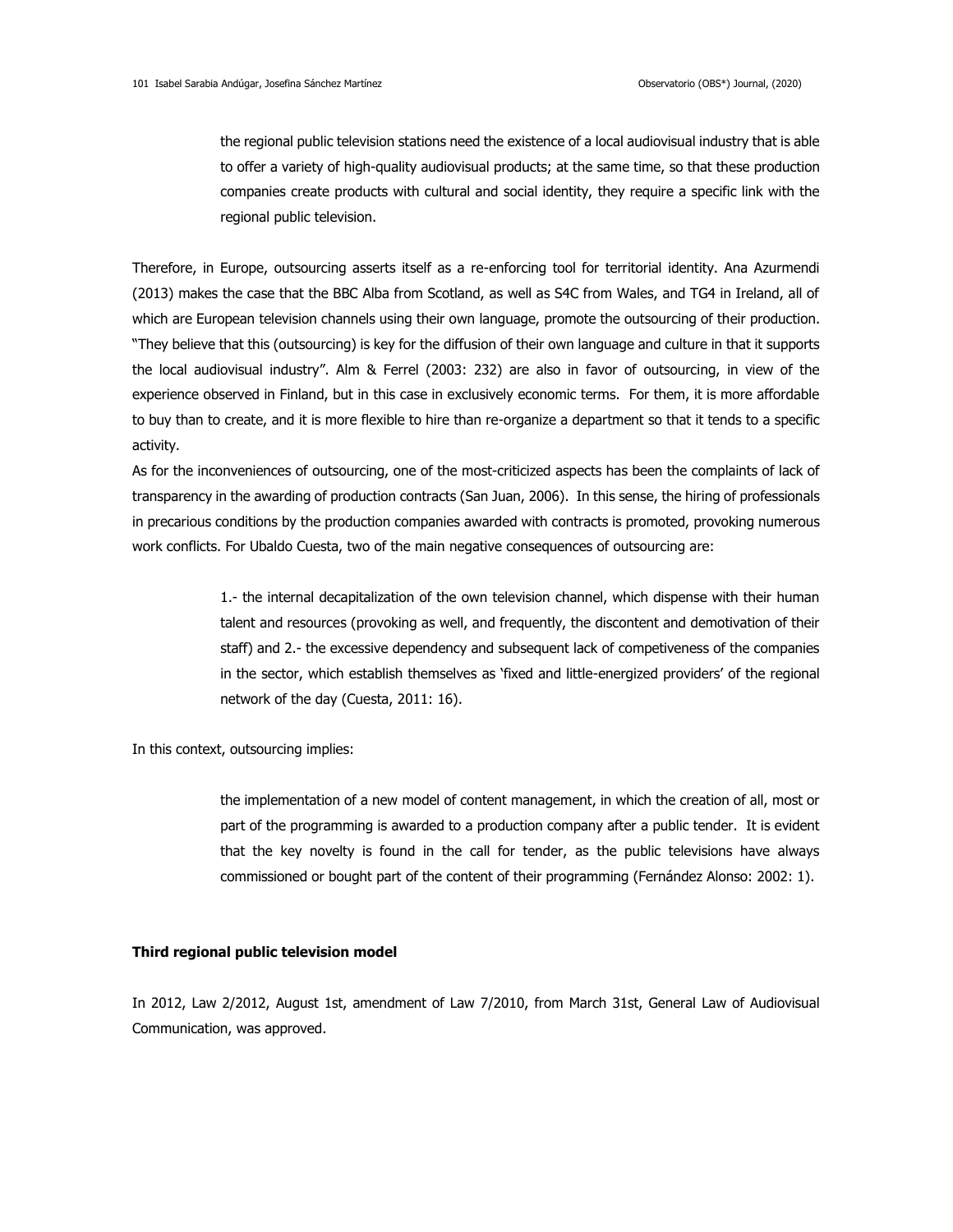In the third law, there are two possible outsourcing paths, and this legal text allows the news content to be outsourced as well. But the most important aspect of this law is the setting-up of the third model of television based on indirect management.

This is the first time in the history of Spanish television when a private company is entrusted with the entire management of a public television channel, under a public tender.

In this new legal framework, the autonomous communities are given the freedom to adopt the most appropriate television model for their region and to enact their own new regional law.

#### **The Indirect Management Model of the "Television Public Service": The case of 7RM**

Presently in Spain, Murcia is the first and only Community that has chosen the indirect management model for its regional public television. The process was as follows.

In 2006, the regional government of the Region of Murcia opted for a direct management model with outsourcing (second model) in order to launch its regional television, through the public company Radio Television Region of Murcia (RTRM) created for the development of public television service. After the approval of Law 2/2012, the government proposed a new model of regional television (third model).

The new model of indirect management that was established for 7RM was not specifically defined or described in a single document, but was inferred from the content found in several different documents<sup>1</sup>. Its design is unique not only because it's the first television public service under indirect management –it's an unparalleled model- but also because of the way it was constructed.

 $<sup>1</sup>$  a. Law10/2012 from December 5th, amendment of Law 9/2004, from December 29th, the creation of the regional public</sup> business of radio and television of the Region of Murcia. [BORM nº 284, December 10th, 2012]; b. Framework Mandate planned in Law 10/2012, from December 5th, of Radio and Television of the Region of Murcia. VII Legislature [Official Bulletin of the Regional Assembly of Murcia Number 77, from April 5th, 2013]. c. Re-structuring of RTRM. Report on the situation as of November 4th, 2013. General Directorate of Heritage, Informatics and Telecommunications. Department of Economy and Treasury. d. Contract-program of the Public Service of Audiovisual communication 2014-2016. Autonomous Region of the Region of Murcia, Radio and television of the Region of Murcia. September 9th, 2013. e. Technical Specifications Document. Indirect Management of the Public service of television audiovisual communication of the Autonomous Community of the Region of Murcia, January 30th, 2014. f. Specific administrative clauses document for the hiring of the indirect management of the public service of television audiovisual communication, February 13th, 2014.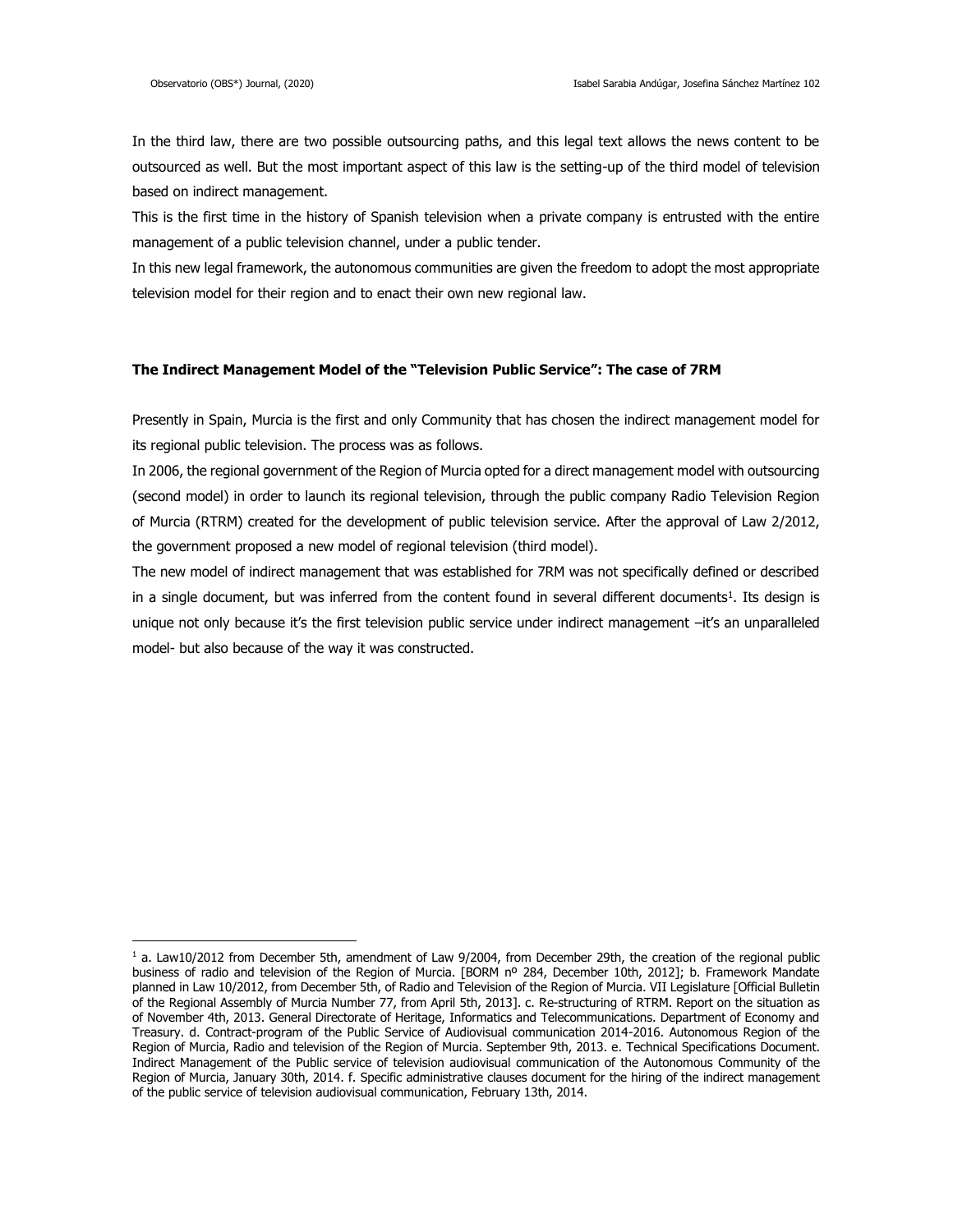The public service television in the Region of Murcia was defined in the Autonomous Law 10/2012, in agreement with what was already established in the LGCA, with the following terms:

> it will aim for the production, editing and dissemination of a set of radio and television channels and online information services with diverse and equilibrated programming for the entire population of Murcia, covering all the genres, destined to satisfy the need for information, culture, education and entertaining of the Murcian society, and to preserve the pluralism of communication media (Law 10/2012 from December 5th, amendment of Law 9/2004, from December 29th, on the creation of the public business regional radio and television of the Region of Murcia, article 1).

In the new model, the providing of public service does not correspond to a regional public company in the shape of a public limited company, as it had been up to now, but it is conferred to a private management company whose hiring is convened by an open public tender. This process is under the jurisdiction of the Department of Economy and Treasury (in charge of infrastructure and telecommunication services), to which the function of implementing the administrative procedures have been granted. Therefore, although it is established that the public service be provided in its entirety through indirect management, the public channel still belongs to the autonomous community of the Region of Murcia (Autonomous Community of the Region of Murcia, 2013 a), however.

The programming of the new model of television is generalist in nature. The public service contents are differentiated from the contents that are not. The first kind of content should have a substantial presence. It is established that at least 42 hours per week of the dayparting should be devoted to fulfilling the mission of public service. Therefore, "the minimum public service schedule is from 8:00 to 9:00, from 14:30 to 15:30 and from 18:00 to 22:00 Monday to Friday, and from 10:00 to 13:00, from 14:30 to 15:30 and from 20:00 to 22:00 on the weekends" (Autonomous Community of the Region of Murcia, Radio and Television of the Region of Murcia. September 9th, 2013 b, 5). This would be composed by content that is "news-type that deal with the reality of the Region of Murcia, its current events, culture, politics and sports", created as a self-production originally, and within which the direct broadcasting of events will be prioritized. The private management company will be free to decide on the rest of the dayparting, deciding on the programs and their organization. As for the financing of the model of regional television that is indirectly managed, Law 10/2012 determines that it will be:

> for the total amount consigned in the laws of general budgets of the autonomous community in order to compensate for the fulfillment of the mission of the public service of audiovisual communication through the incomes and returns of their own activities, including those of commercial communications (Law 10/2012 from December 5th, amendment of Law 9/2004, from December 29th, on the creation of the public business regional radio and television of the Region of Murcia).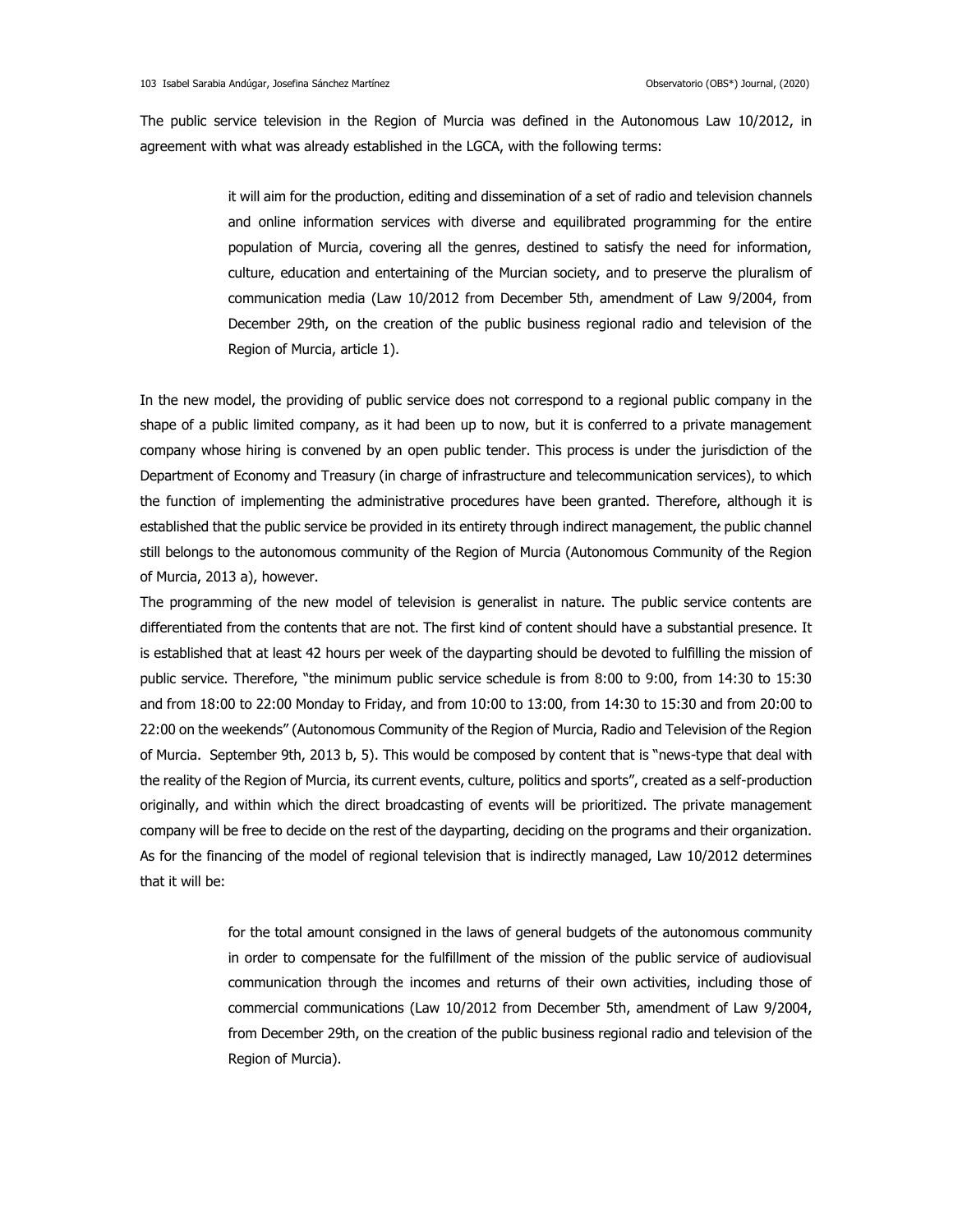The budget available to the Administration for the indirect management service includes, on the one hand, the economic compensations by the regional government to the service provider, established in yearly payments of 12 million Euros, and on the other hand, the compensation to Kantar Media<sup>2</sup> for audience metrics, and the fee for participating in the Federation of Autonomous Radio and Television Organizations (FORTA)<sup>3</sup>, estimated to be 2.6 million.

The Government of Murcia should not only bear the costs of compensating for the public service programming that should be paid to the private management company, but should also bear the costs that are generated when measuring the channel's audience, as well as the fee for the public entity to participate in the Federation of regional organizations of radio and television.

The ultimate objective sought with the implementation of this new model, the source of the change in management, is that the public service of television not be a burden for the population, with an estimated cost that is less than 10 euros per inhabitant per year (Autonomous Region of the Region of Murcia, Radio and television of the Region of Murcia, 2013 b). The estimated cost per capita is much lower than other regional televisions in Belgium, Germany or even Spain.

| <b>Belgium</b> | Channel      | Regions                                   | Budget 2014         | Cost per capita |  |
|----------------|--------------|-------------------------------------------|---------------------|-----------------|--|
|                | <b>RTBF</b>  | Valonia y Bruselas(francófona)            | 361, 347, 266       | 75.7            |  |
|                | <b>VRT</b>   | Flandes y Bruselas(flamenca)              | 451,495,084         | 59.3            |  |
| <b>Germany</b> | Channel      | Regions                                   | Budget 2014         | Cost per capita |  |
|                | <b>RB</b>    | Ciudad-Estado Bremen                      | 97,551,000          | 148.4           |  |
|                | <b>SR</b>    | <b>Sarre</b>                              | 118,244,000         | 119.4           |  |
|                | <b>MDR</b>   | Turinia, Sajonia, Sajonia-Anhalt          | 739,104,000         | 87.4            |  |
|                | HR           | <b>Hesse</b>                              | 523,920,000         | 86.7            |  |
|                | <b>NDR</b>   | Occidental y Schleswig-Holstein           | 1,184,104,000       | 84.9            |  |
|                | <b>SWR</b>   | Baden-Württemberg y Renania<br>Palatinado | 1,240,240,000       | 84.8            |  |
|                | <b>BR</b>    | <b>Baviera</b>                            | 1,064,666,000       | 84.5            |  |
|                | <b>WDR</b>   | Renania del Norte Westfalia               | 1,457,544,000       | 82.9            |  |
|                | <b>RBB</b>   | Berlín y Brandeburgo                      | 484,843,000         | 82.6            |  |
| <b>Spain</b>   | Channel      | Regions                                   | Public contribution | Cost per capita |  |
|                | <b>EITB</b>  | País Vasco                                | 131,206,360.00      | 62.3            |  |
|                | <b>CCMA</b>  | Cataluña                                  | 227,254,055.00      | 39.6            |  |
|                | <b>CRTVG</b> | Galicia                                   | 92,683,308,00       | 37.8            |  |

**Table 1:** Budget and cost per capita of the Public Regional TVs in Belgium, Germany and Spain (2014)

 $<sup>2</sup>$  Kantar Media is an international company who main function is measuring television and radio audiences across different</sup> platforms and devices.

<sup>&</sup>lt;sup>3</sup> FORTA is a non-profit association that brings together televisions and public radios created in the autonomous communities. Its functions are purchases of audiovisual rights, commercialization of advertising spaces and co-productions.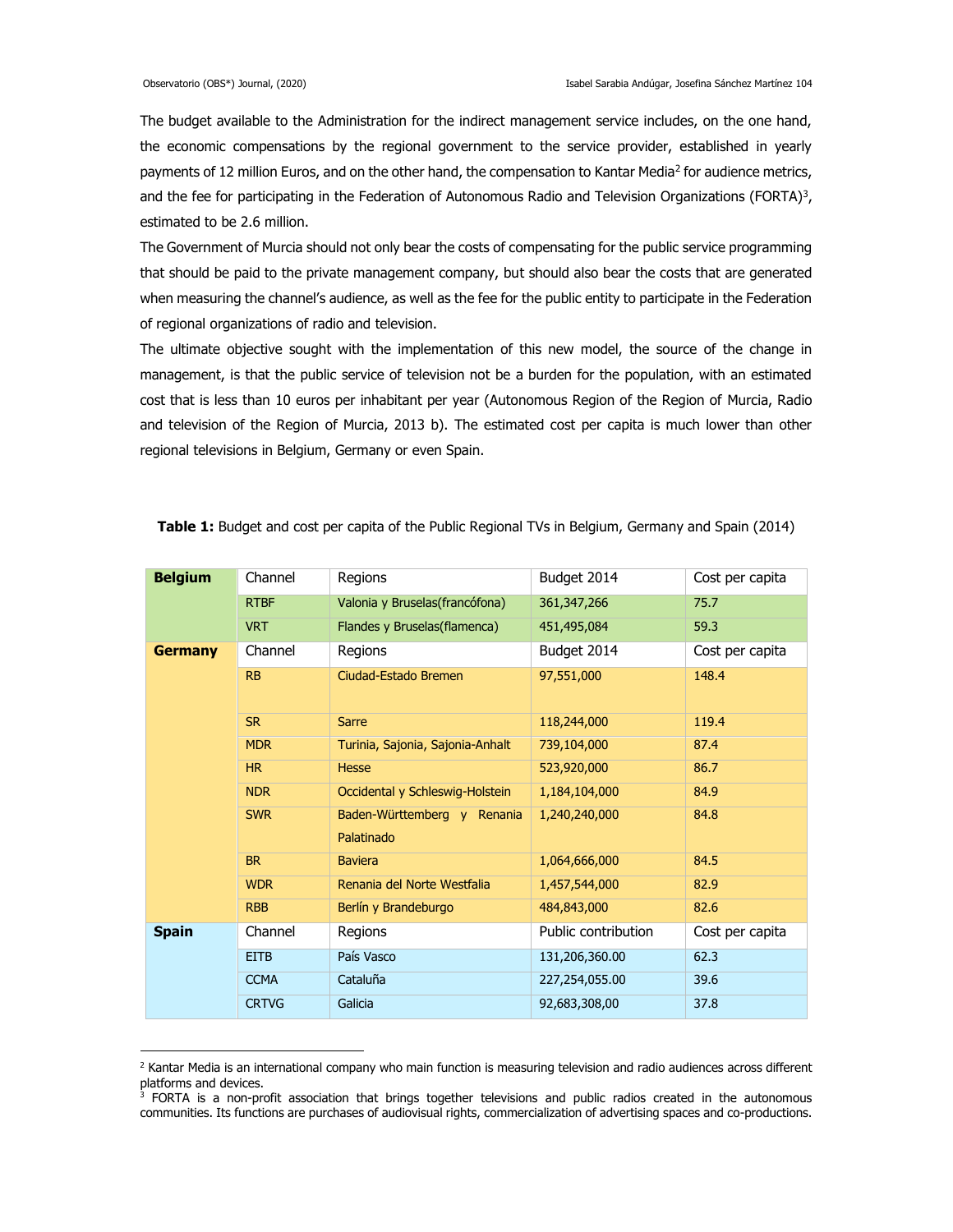105 Isabel Sarabia Andúgar, Josefina Sánchez Martínez Observatorio (OBS\*) Journal, (2020)

| <b>CARTV</b> | Aragón             | 44,000,000.00  | 35.3 |
|--------------|--------------------|----------------|------|
| <b>RTVIB</b> | <b>Baleares</b>    | 32,600,000.00  | 30.4 |
| <b>RTVA</b>  | Andalucía          | 137,000,000.00 | 22.8 |
| <b>RTPA</b>  | <b>Asturias</b>    | 20,000,000.00  | 21.9 |
| <b>CMM</b>   | Castilla La Mancha | 37,753,766.00  | 21.0 |
| <b>RTVC</b>  | Canarias           | 39,468,419.11  | 16.0 |
| <b>TM</b>    | Madrid             | 63,050,000.00  | 13.4 |

Source: Own elaboration from the report "Situación actual y tendencias de la radiotelevisión pública en Europa", 2017 by Santiago de Compostela University for FORTA. Edit by Francisco Campos Freire

The estimated cost in 2013 of less than 10 euros has been maintained. In fact, in 2016 it was 7.91 euros, clearly lower than the rest of the regional public televisions of the FORTA.

|              |                      | €/hab | <b>Budget</b> | <b>Share</b> |
|--------------|----------------------|-------|---------------|--------------|
|              | 2015                 |       |               |              |
| <b>RTVA</b>  | Andalucía            | 27.1  | 191,226,867   | 10.3         |
| <b>CARTV</b> | Aragón               | 40.8  | 46,937,420    | 11.6         |
| <b>RTPA</b>  | Asturias             | 35.5  | 23,071,552    | 4.8          |
| IB3          | <b>Baleares</b>      | 46    | 34,050,000    | 6.1          |
| <b>RTVC</b>  | Canarias             | 17.7  | 33,900,000    | 7.6          |
| <b>CMM</b>   | Castilla - La Mancha | 24.2  | 43,516,173    | 4.4          |
| <b>CCMA</b>  | Cataluña             | 50.5  | 293,058,167   | 13.0         |
| <b>CRTVG</b> | Galicia              | 42.9  | 103,638,092   | 11.7         |
| Telemadrid   | Madrid               | 22    | 85,375,000    | 4.1          |
| <b>EITB</b>  | P. Vasco             | 64.3  | 138,960,357   | 10.0         |
|              | 2016                 |       |               |              |
| 7TV          | R. Murcia            | 7.91  | 11,592,096    | 2.4          |

**Table 2:** Cost per capita of the public regional TVs FORTA (2015 -2016)

Source: Own elaboration from the report "Situación actual y tendencias de la radiotelevisión pública en Europa", 2017, by Santiago de Compostela University for FORTA. Edit by Francisco Campos Freire

Given the audience, in general the 7RM audience data is low. This statement is verified when comparing the results of 7RM audience with the rest of regional public televisions in Spain from 2015 to 2018. In this sense, 7RM belongs to the regional television group with a share of less than 3 points in 2018, along with the Balearic television IB3.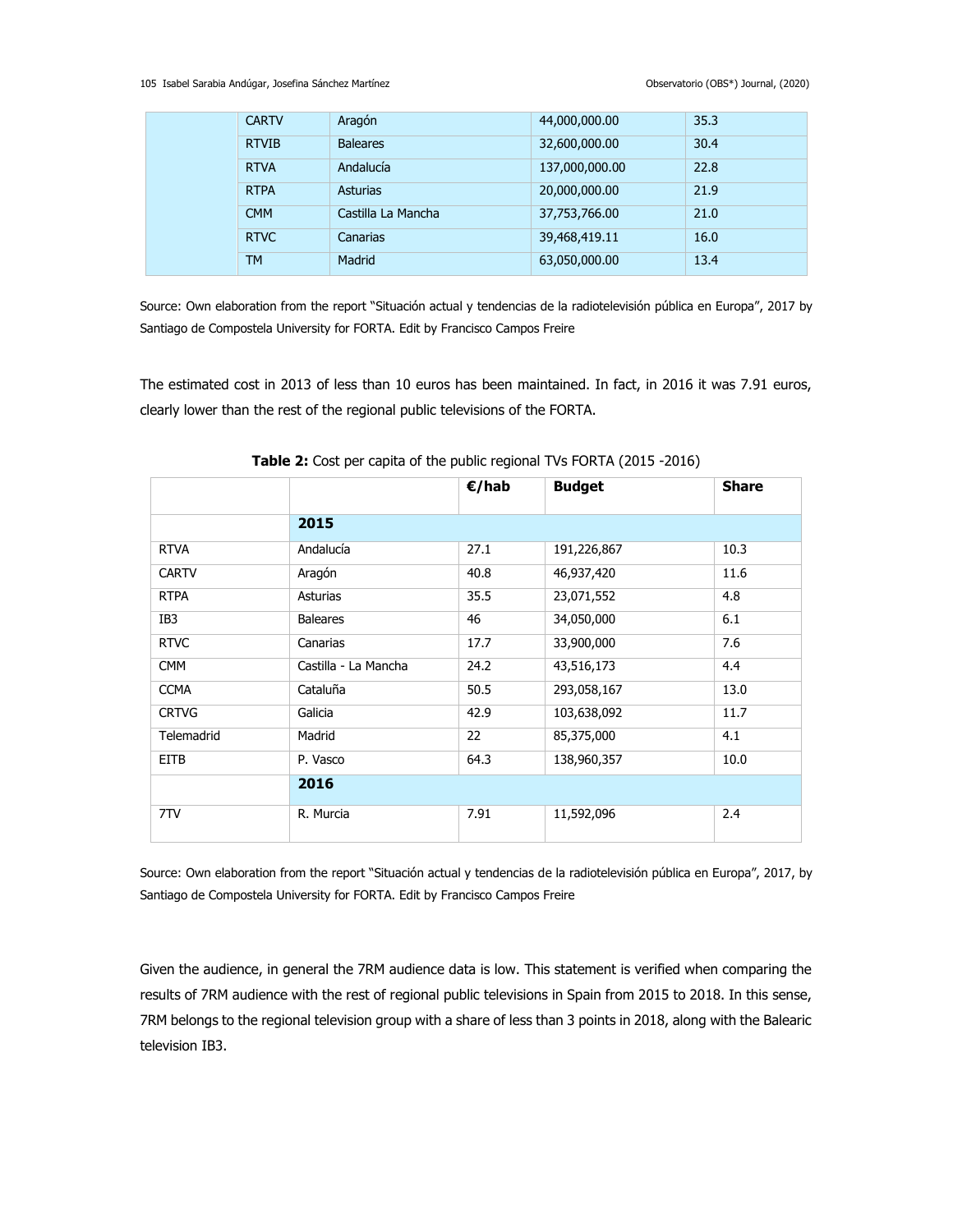| <b>Autonomous TVs</b> | <b>Share</b> |      |      |      |
|-----------------------|--------------|------|------|------|
|                       | 2015         | 2016 | 2017 | 2018 |
| RTVA (Canal Sur)      | 8.5          | 8.6  | 9.3  | 8.8  |
| CARTV (Aragón Tv)     | 10.4         | 9.0  | 8.3  | 8.4  |
| RTPA (TPA)            | 5.6          | 5.0  | 5.0  | 5.5  |
| IB <sub>3</sub>       | 5.4          | 3.4  | 2.7  | 2.5  |
| RTVC (TVCan)          | 5.9          | 5.1  | 5.6  | 5.2  |
| Canal Extremadura     | 6.6          | 5.5  | 5.8  | 5.9  |
| <b>CMM</b>            | 4.6          | 5.1  | 6.0  | 5.7  |
| CCMA (TV3)            | 12.5         | 11.4 | 11.7 | 13.9 |
| CRTVG (TVG)           | 9.3          | 9.8  | 10.3 | 9.9  |
| Telemadrid            | 4.1          | 4.8  | 4.1  | 4.5  |
| EITB2                 | 8.0          | 7.3  | 7.8  | 8.3  |
| 7 RM                  | 0.0          | 2.4  | 2.6  | 2.9  |

**Table 3:** Audience of Regional public television in Spain (2015 – 2018)

| Autonomous TVs with                  | Autonomous     | <b>TVs</b> Autonomous TVs              | TVS<br>Autonomous |
|--------------------------------------|----------------|----------------------------------------|-------------------|
| without own language<br>own language |                | on the fork between 4.5 below 3 points |                   |
| above 8 points                       | above 8 points | and 6 points                           |                   |

Source: Own elaboration from data of "Análisis Televisivo" by Barlovento Comunicación (2016, 2017 and 2018)<sup>4</sup>.

## **The Role of the Private Management Company in Regional Television**

 $\overline{a}$ 

The role of the private providers in the model of indirectly-managed television of Murcia revolves around three areas: providing media, contribution of content and management of advertising.

The design of the channel proposed by the Autonomous Community takes into account the contribution by the private management company of the entire technical infrastructure needed in order to provide the service – "production center, technical equipment, mobile units…"-, as well as the qualified professional staff required

<sup>4</sup> Barlovento comunicación. (2016). Análisis televisivo. Consultoría audiovisual y digital; Barlovento comunicación. (2017). Análisis televisivo. Consultoría audiovisual y digital; Barlovento comunicación. (2018). Análisis televisivo. Consultoría audiovisual y digital.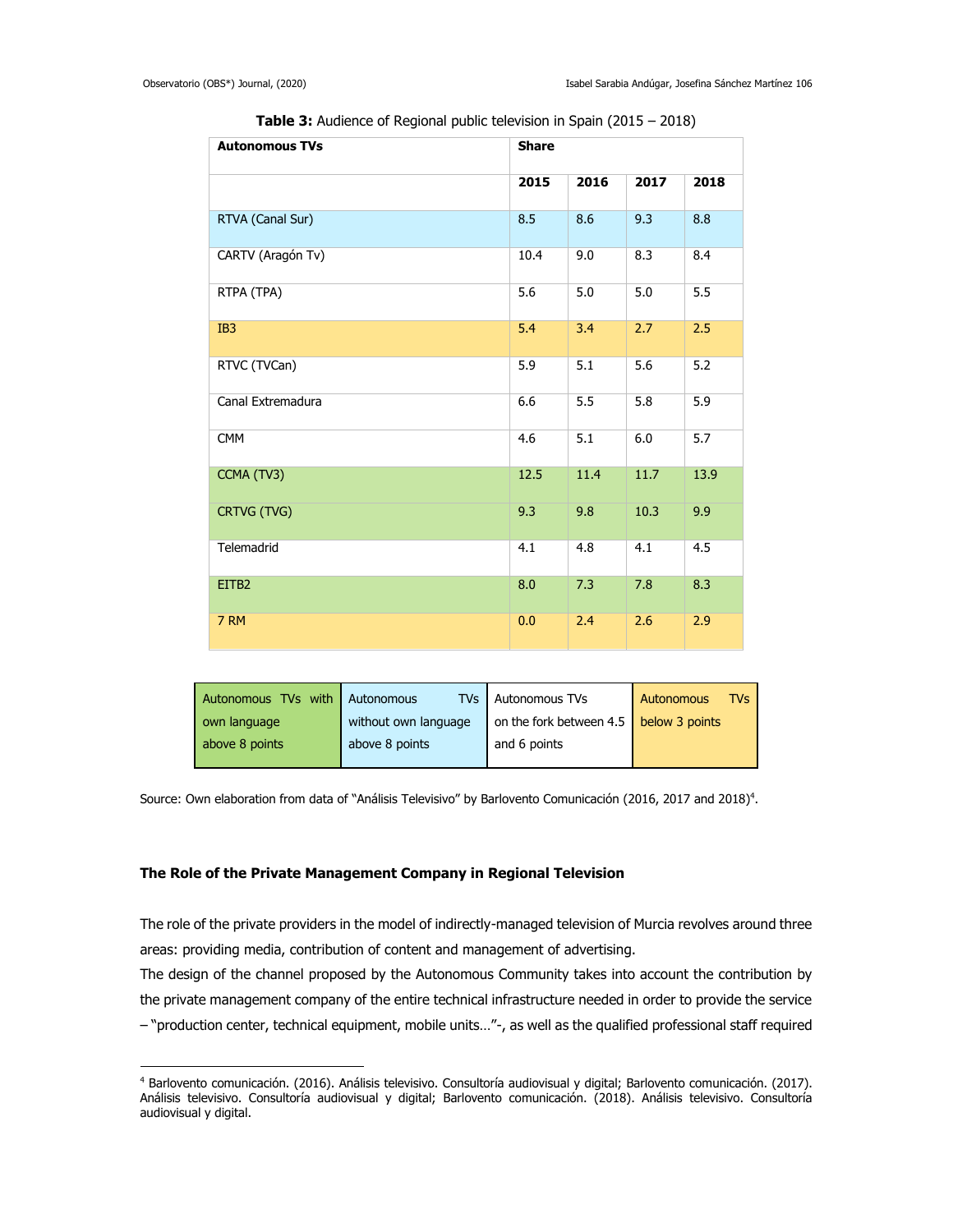to perform its functions. So, "the bidder will use the technical and production equipment necessary for the correct development of the activities set by the contract, incorporating all the professional levels and categories that it considers necessary" (Technical specifications document. Autonomous Community of the Region of Murcia, 2014: 14). Therefore, the Government does not have to pay for any of the installations or technical equipment. Also, it does not have any labor responsibilities to the staff who work in providing the public service:

> The staff hired by the bidder or by the sub-contractors will lack affiliation with RTRM and the Autonomous Community, not working under any work substitutions or business succession between the bidder and/or the sub-contractor with the societies and public entities cited during the term of the contract that is in tender, as well as after it has been fulfilled (Technical specifications document. Autonomous Community of the Region of Murcia, 2014: 14).

Furthermore, the private company has the mission of providing content. In this way, "the service providers will grant priority to the information, which will be the fundamental core of its bid. This information should be broad, truthful, contrasted, impartial, rigorous geographically balanced and precise on current events" (Article 9 of the First Framework Mandate planned in Law 10/2012 on December 5th). For this, it has the freedom to choose the format, structure, programming, frequency and organization of the programs. It is not only responsible for the production of news programs, co-production or commissioning of dissemination material and entertainment content or the acquisition of the public service program rights, but the publishing and editorial responsibility of the channel are also conferred.

This power over the content is granted, however, with the condition that:

the setting of guidelines that should be followed by the contractor, as far as the content of news programs, and the rest of the public service programming, belongs to RTRM. RTRM can decide on the content, basing its decision on the Audiovisual Communication Public Service Contract Program, where it is expressed that an editorial policy will be created that is set apart from any political bias (Technical specifications document. Autonomous Community of the Region of Murcia, 2014: 8).

In this sense, with the aim of guaranteeing the institutional editorial line of the broadcaster, the subcontracting of the journalism work of the news programs will not be allowed. These programs are understood to be "the morning, afternoon or weekend news programs, as well as weekly news and political debate programs, especially those related to electoral debates during Autonomous Community and Municipal elections" (Autonomous Region of the Region of Murcia, Radio and television of the Region of Murcia, 2013: 6). Regarding the image rights of public service content, produced by the private management company – news material, raw programs, outtakes, etc…- or co-produced, RTRM is the exclusive owner.

Another of the powers of the private provider of public service, is "the commercialization of the advertising spaces in the programming, similar to other platforms managed by the concessionaire" (Specific administrative clauses document. Autonomous Community of the Region of Murcia, 2014). This activity, for which the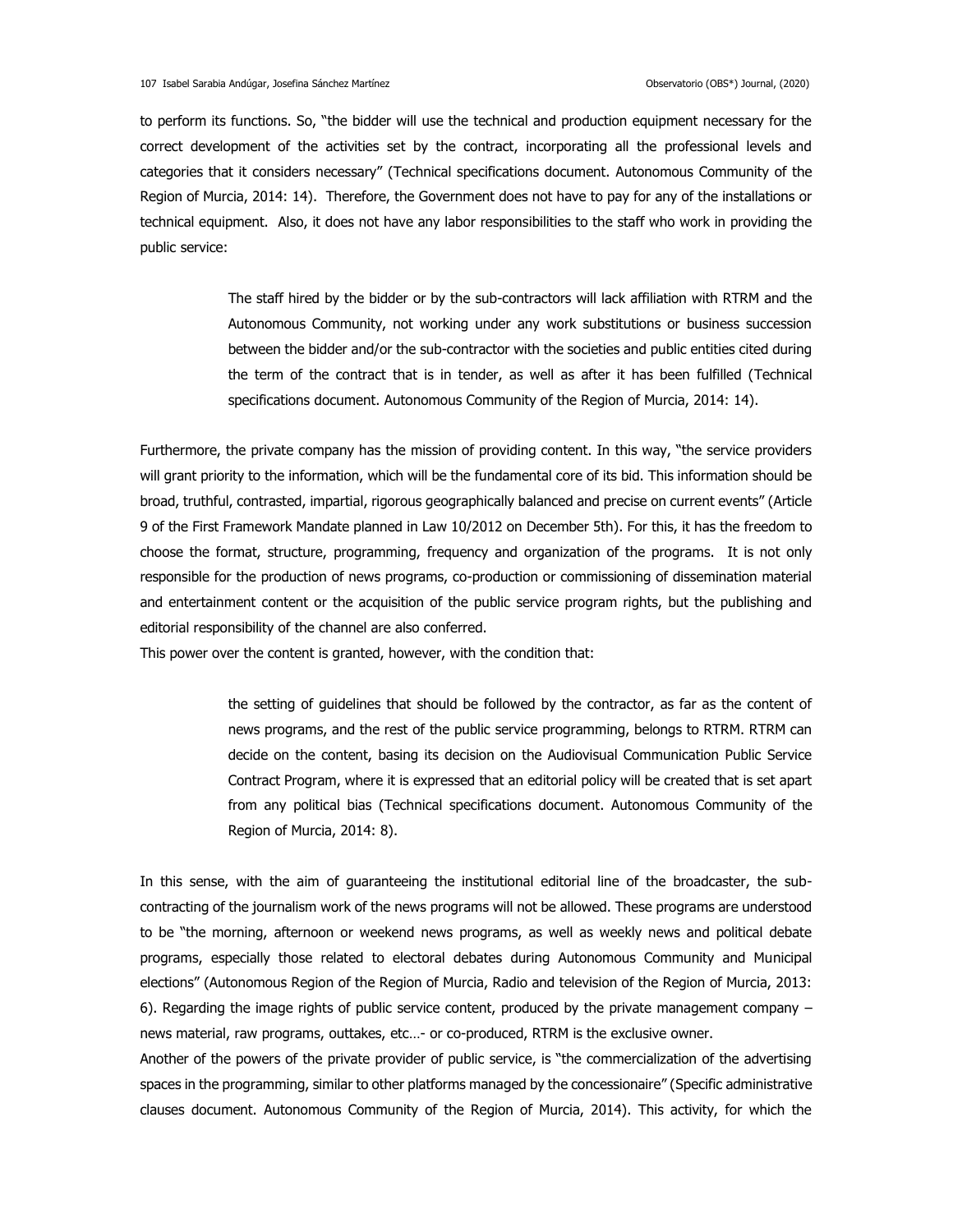freedom of transfer to a third party is given to the management company, is seen as another source of income that is complementary to the complying with the duties of public service (Article 18 of the First Framework Mandate planned in Law 10/2012 on December 5th).

As for the broadcasting of the regional channel, the company responsible for the indirect management of the television channel is limited to providing a standard signal and a high definition signal to the headend of the network. The private management company is not responsible for the transmission and broadcasting of the signal, a process that the Department in charge of infrastructure and telecommunication services is responsible for (Law 10/2012 from December 5th, amendment of Law 9/2004, from December 29th, on the creation of the public business regional radio and television of the Region of Murcia, ten, section 4).

Lastly, among the obligations of the company that provides the public service, we also find the fulfilling of the demand for pre-financing of European and cinematographic production. Therefore, the private management company is responsible for allocating "an amount that is equal to or higher than the percentage fixed for the providers of publicly-owned audiovisual communication services of regional coverage" to European audiovisual projects (Article 20 of the First Framework Mandate planned in Law 10/2012 on December 5th and in Autonomous Community of the Region of Murcia, 2014).

The economic compensation stipulated for the provision of the television public service that the private management company should receive is 12 million Euros, taxes included, per year.

This table shows data on the evolution of all the requirements established in the contract-program with respect to the advertising billing, cost per capita, economic return, direct e indirect employees, share and audience.

|                                                  | 2016           | 2017           | 2018           | Contract-program                                                          |
|--------------------------------------------------|----------------|----------------|----------------|---------------------------------------------------------------------------|
|                                                  |                |                |                | requirements                                                              |
| Advertising billing                              | 497,742.90€    | 1,083,823.91€  | 1,321,766.08   |                                                                           |
| Cost /inhabitant                                 | 7.91 €/h       | 7.76 €/h       | 7.68 €/h       | lower than $10 \in$                                                       |
| Economic<br>return<br>to<br>production companies | 3,205,234.56 € | 3,598,727.96 € | 3,521,844.47 € | more than 25% of the grant                                                |
| Direct employees                                 | 86             | 86             | 100            |                                                                           |
| Indirect employees                               | 140            | 163            | 169            | more than the double of the<br>direct<br>number<br>of<br>the<br>employees |
| Share                                            | $2.4\%$        | $2.7\%$        | 2.9%           |                                                                           |
| Average of audience                              | 5,000          | 6,000          | 6,000          |                                                                           |
| Cumulative audience                              | 31,000         | 20,000         | 234,000        |                                                                           |

**Table 4:** Data on the evolution of contract-program supervision (2016 – 2018)

Source: Own elaboration from data of Reports about the Supervision of the Contract-Program (2016, 2017 and 2018)<sup>5</sup>

<sup>&</sup>lt;sup>5</sup> Autonomous Community of the Region of Murcia, Radio and Television of the Region of Murcia. (2013). Contract program of the Public service of audiovisual communication 2014-2016. September 9th, 2013.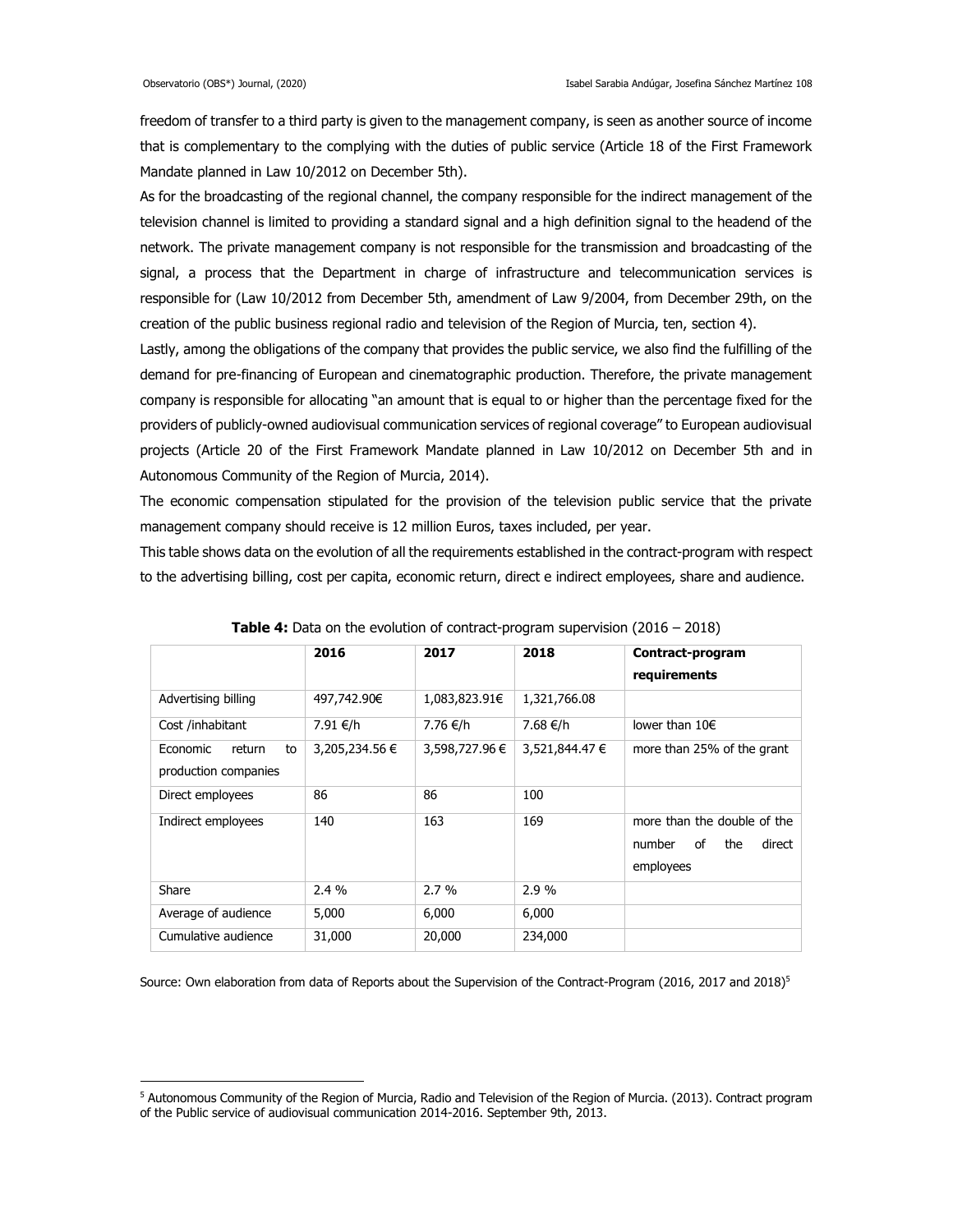## **Control Mechanisms of the Television Public Service**

The role of the public entity RTRM is very limited in this model of television. It is basically reduced to the creation and transfer of specific guidelines on content to the private management company. These guidelines are mainly informative in character and "to the checking of compliance of the public service obligations of the indirect management of the regional television audiovisual communication public service" (Law 10/2012 from December 5th, amendment of Law 9/2004, from December 29th, on the creation of the public business regional radio and television of the Region of Murcia, sole article, article 1).

In this sense, the indirect management by the private provider is subject to a system of control organized at various levels. The mechanisms and bodies that comprise it, its organization and its competencies are not found in a single document, but can be deduced from the content found in various documents: Law10/2012 from December 5th, amendment of Law 9/2004, from December 29th, the creation of the regional public business of radio and television of the Region of Murcia; Framework Mandate planned in Law 10/2012, from December 5th, of Radio and Television of the Region of Murcia. VII Legislature; Contract program of the Public Service of Audiovisual communication 2014-2016; Technical Specifications Document. Indirect Management of the Public service of television audiovisual communication of the Autonomous Community of the Region of Murcia.

The new model of indirectly-managed television<sup>6</sup> has created additional monitoring roles, which come from the need to correctly monitor the execution of the terms found in the contract between the Administration and the television public service concessionaire. There are two roles: the Contract Manager, and the Head of Monitoring Control of a Public Service.

The Contract Manager is an intermediary designated by the regional government to the company, whose function is the administrative and technical monitoring of the contract.

The Head of Monitoring Control of a Public Service (JDCSP) is involved in production and broadcasting of audiovisual content, and acts as a middle man between the public entity –its Board of Directors, Government Council- and the producer of audiovisual content, with respect to the programming (Autonomous Community of the Region of Murcia (2014 a: 7). Therefore, his main role is to transmit the decisions adopted by RTRM as far as the news content and the rest of the programming of the public service, to the private management company, as well as to agree to their execution (Technical specifications document. Autonomous Community of the Region of Murcia (2014: 8).

<sup>&</sup>lt;sup>6</sup> As an indirectly-managed public television service, the Murcian television channel is subjected to three control instruments and the monitoring of its activity, which are commonly found in any other model of regional public broadcaster: a Parliamentary Commission, a Government Council, and a Monitoring Commission.

The Regional Assembly of Murcia, through the Parliamentary Commission, exerts the Control of the management an Evaluation of compliance of the terms found in the Framework Mandate during the development of the Television public service. On its part, the Government Council is not only in charge of the drafting of the guiding principles of the editorial management, laying down the guidelines that should be followed by the private management company, but also to take on the task of approving, as proposed by the Managing Director, the supervision plan of the Contract-Program for the television audiovisual communication service.

The mission of the Monitoring Commission, another supervisory body, is to exert effective control over the compliance of the Contract Program. This body is composed of the RTRM managing director, the managing directors from the Communication and Heritage offices of the Autonomous Community, as well as by the head from the department of monitoring of audiovisual communication public service from RTRM, who is presumably the one who brings the information to this commission in order to study it.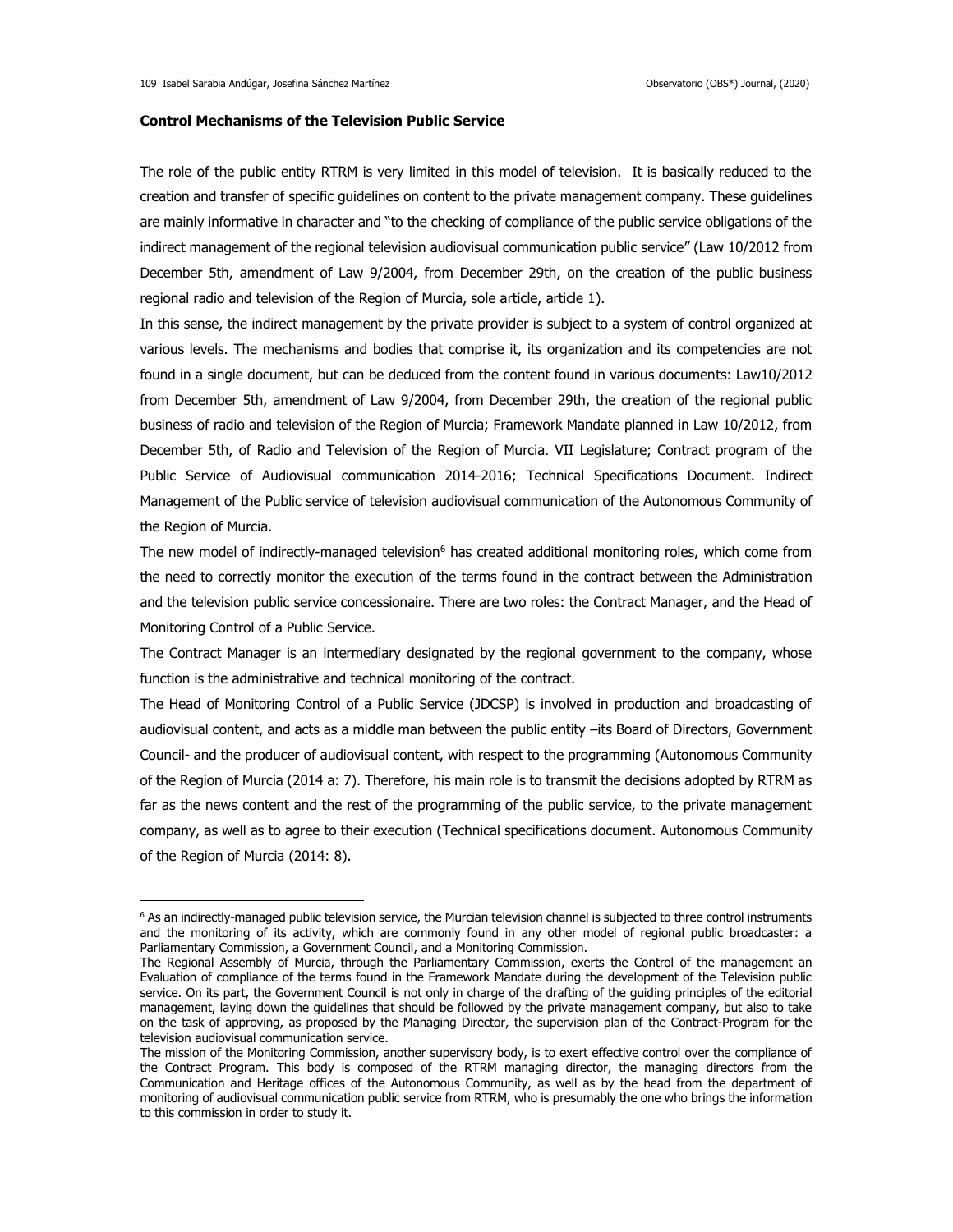In this line, it is established that "all the contributions related to production (self-produced, co-production and commissioned) and those programmed by the bidder, will be conducted with the knowledge of the JDCSP and under his/her supervision" (Technical specifications document. Autonomous Community of the Region of Murcia, 2014: 11). He also has the role of Deputy Producer of RTRM for the co-productions and work commissioned by the concessionaire.

The JDCSP also has the power to "comment on and give suggestions on the quality of the content, as well as to suggest specific content for the programs as they are produced, as a function of the public interests" (Technical specifications document. Autonomous Community of the Region of Murcia, 2014: 11). In his role as controller, he or she can "request all the pertinent and specific information in order to verify the correct execution of […] contract and to carry out the corresponding audits on the real costs of production" (Technical specifications document. Autonomous Community of the Region of Murcia, 2014 a: 12).

The reach of the JDCSP figure within the structure of the television is very broad. He or she has an important role in the execution of the private provider's work. The company is obliged to set aside a physical space in the place where the content is created, as well as to authorize those in charge of the different areas in the private management company, to receive and comply with the instructions that the JDCSP could give. Therefore, the company must accept "notifications/verbal or written instruction emitted by RC or by the JDCSP and to guarantee their execution" (Technical specifications document. Autonomous Community of the Region of Murcia, 2014: 13).

Therefore, there is no doubt that this is a professional who is dotted with great authority within the inner workings of the indirectly-managed public service of television. Through his/her reports, which are evaluated by higher ranking entities –Government Council, Monitoring Commission, Parliamentary Commission–. He or she is in charge of providing proof as to the level of compliance by the private company responsible for providing a public service.

# **The Local Audiovisual Industry within the Context of Indirectly-Managed Television Public Service**

The public regional television (in all its possible models) is an unquestionable driver of the development of the local audiovisual industry (Casado, 2005; Accenture, 2012). Particularly, in the model of indirectlymanaged television of 7RM "the fomenting of the Murcian audiovisual production and the encouraging and industrial development of the regional audiovisual sector" (Law 10/2012 from December 5th, amendment of Law 9/2004, from December 29th, on the creation of the public business regional radio and television of the Region of Murcia, sole article, eleven) is the main goal.

In order to reach this aim, the regional government obliges the private management company to make a minimum investment in local independent audiovisual industry of 25% of the economic compensation received from this entity. Also, it set forth that the number of broadcast hours of independent regional producers should be greater than 3000 hours.

Another requirement is to generate more than double indirect employment in the audiovisual sector than jobs developed in the television company (Contract program. Autonomous Community of the Region of Murcia,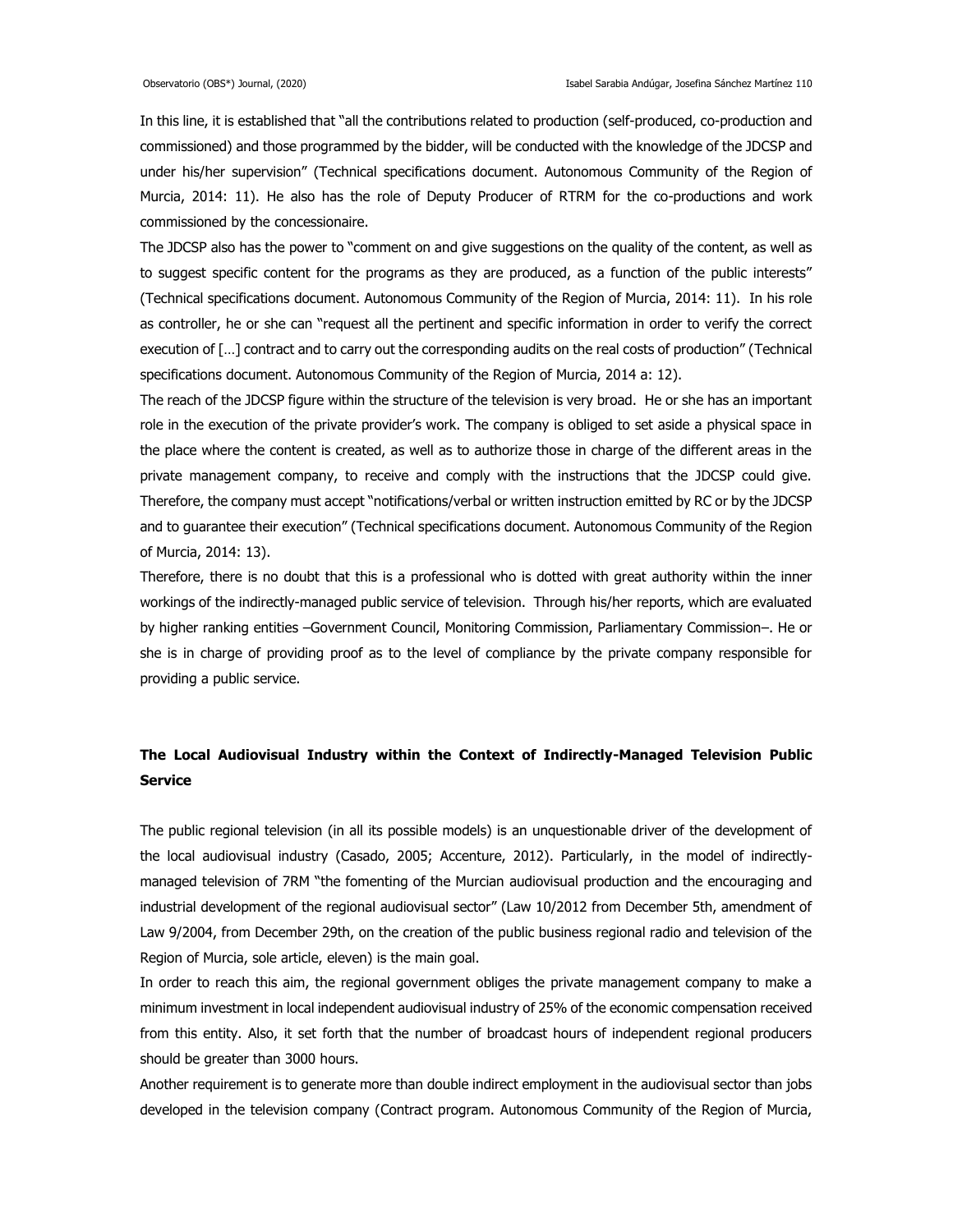Radio and Television of the Region of Murcia, 2013: fifth clause). Although the private management company is not allowed to hire out the journalistic work to third parties, during the execution of the news programs, it is encouraged to sub-contract the equipment needed for the recording of the news images of the Region, with the aim of "capitalizing on the economic resources to the greatest degree in order to achieve the greatest geographical presence and to foment the creation of audiovisual companies in the entire territory of the Region of Murcia" (Contract program. Autonomous Community of the Region of Murcia, Radio and Television of the Region of Murcia, 2013).

## **Assessment of the Indirect Management Model (7RM)**

This model helps to contain and control public television spending because it prevents the generation of indebtedness of the regional public administration. For this reason, the overall assessment of the model is positive. However, there are some aspects that give rise to some doubts and even invite us to question the goodness of the television model.

There is no other television that has adopted this model, therefore it is not possible to compare the materialization of this model of the Region of Murcia with that of another community. In any case, certain shadows are noticed. Two main situations have been detected that put the effectiveness of the model at risk, as it has been implemented in the case of the Region of Murcia: first, the arbitrariness in subcontracting; and second, the precariousness in the working conditions of employees of subcontracted producers.

Regarding the first situation detected, the arbitrariness of subcontracting, it has been noted that production contracts are concentrated in a few companies. Some producers are highly favored by 7RM, however others participate very little in the orders of the concessionary company. The data collected in the following table reflect that there is a company that brings together approximately 50% of the budget dedicated to contracting productions among companies in the region. Televisión murciana, private regional television is the great beneficiary of contracts. At a great distance are the other companies, independent producers. It is a situation that has been generating great discontent among the producers that have not been able to participate in outsourcing. One of the negative aspects of this model is the risk that the concessionary company of the contract can benefit some companies over others. Although the money is public, the subcontracting decision corresponds to the private company and therefore it is the one who assigns the contracts.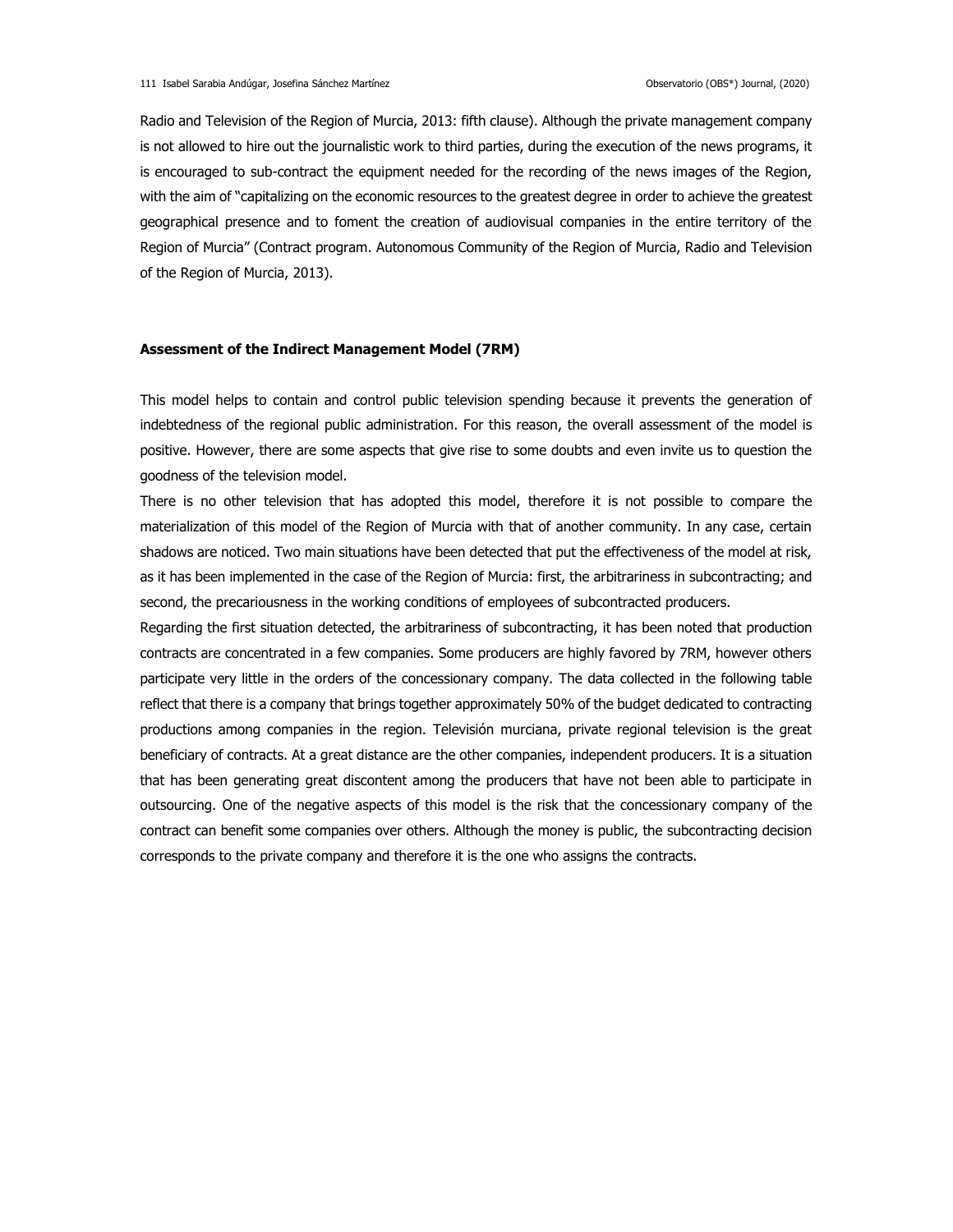|                                           | 2016          |        | 2017          |        |
|-------------------------------------------|---------------|--------|---------------|--------|
| <b>TOTAL HIRING</b>                       | 2,306,397.47€ |        | 2,661,110.93€ |        |
| <b>TV Murciana</b>                        | 1,088,118.26  | 47.18% | 1,207,070.53  | 45.36% |
| <b>ITEM Audiovisual</b>                   | 224,983.00    | 9.75%  | 289,634.17    | 10.88% |
| Producciones audiovisuales Exfera         | 172,189.87    | 7.47%  | 235,167.47    | 8.84%  |
| TV Popular R Murcia                       | 96,700.00     | 4.19%  |               |        |
| Verabril Comunicación                     | 94,950,.00    | 4.12%  | 123,424.00    | 4.64%  |
| Antonio José Ruiz López                   |               |        | 122,700.00    | 4.61%  |
| Franant Producciones SL                   |               |        | 109,373.45    | 4.11%  |
| Araceli Navarro López                     | 78,750.00     | 3.41%  | 79,500,00     | 2.99%  |
| Ricardo Baños                             | 75,280,.95    | 3.26%  | 72,569.03     | 2.73%  |
| Creavisual                                | 74,000.00     | 3.21%  | 64,254.00     | 2.41%  |
| Emedia Producciones S. Coop               | 51,000.00     | 2.21%  |               |        |
| Companies that occupy less than 2% of the |               |        |               |        |
| budget                                    |               |        |               |        |

**Table 5:** Distribution of production contracts (2016-2017)

Source: own elaboration from Reports of RTRM (2017; 2018) Low Cost Television with direct consequences on the labor market.

The second problem is related to the precarious working conditions of professionals in the outsourced companies sector. The company that has obtained the production contract annually receives around 12,000,000 euros. This is a public contribution far below that which other televisions of uniprovincial communities have assigned. This forces that the production of the channel is necessarily "Low Cost Production". Probably the cause that the model is not entirely satisfactory is caused by the low public subsidy received by the concessionaire. The low budget means that the price of outsourcing content to local companies is also low. So, the low cost pressure falls on the native producers. Therefore, this pressure is in turn transferred to employees, who are hired below the market price. In this way, the precarious employment of these subcontracted companies has become a reality that has become entrenched over the years and that has overshadowed the indirect management model.

In mid-2016, the workers of the company that supplies the largest volume of content to the 7RM grid programming, and which concentrates almost 50% of the local production investment budget, Televisión Murciana, denounced their very bad working conditions, a trend that has been spreading in the rest of outsourced companies.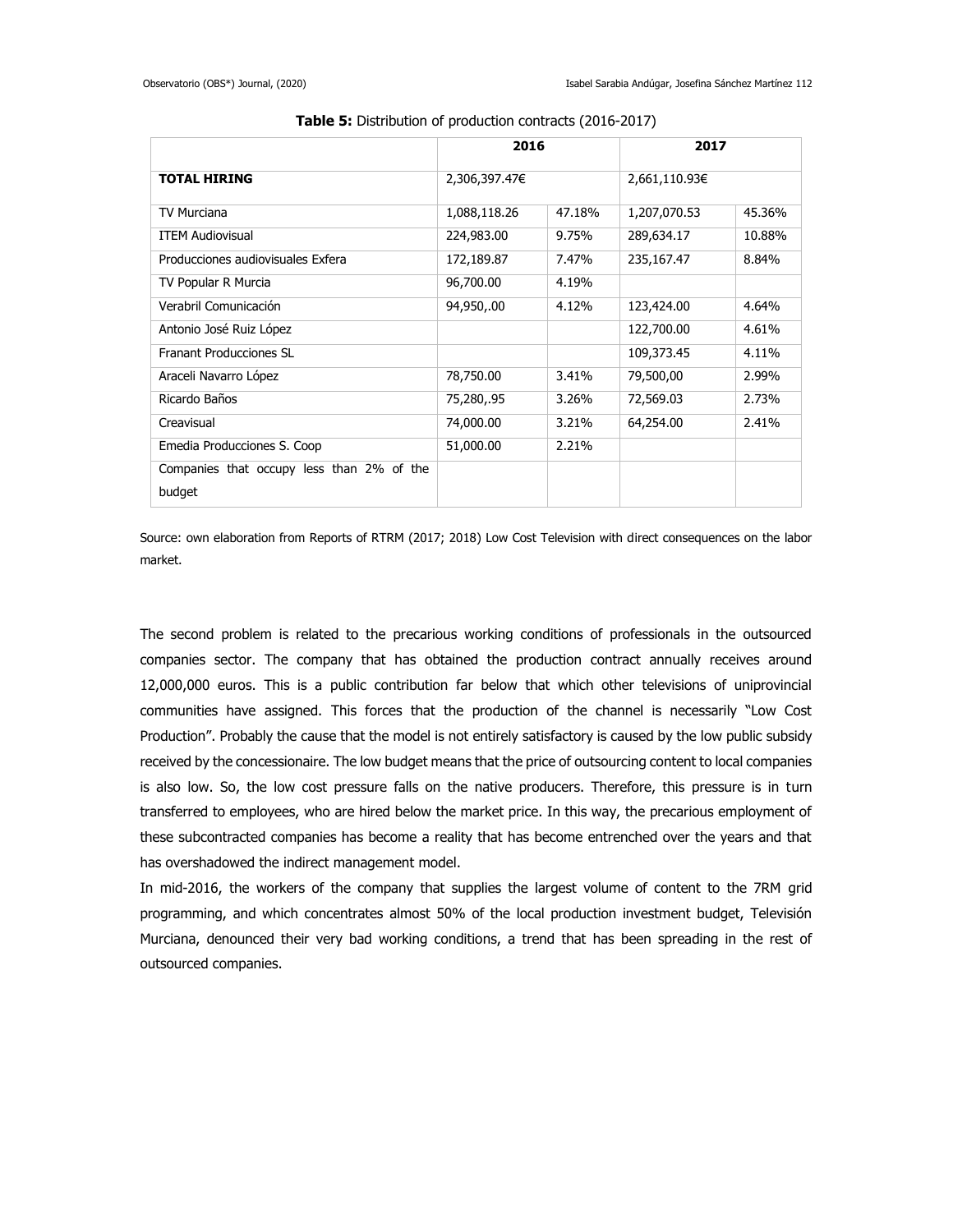## **Conclusions**

Regional public television is a form of consolidated television in Spain, with a historical trajectory of longer than thirty years.

Outsourcing, understood as an essentially private market mechanism, has been imposed in the public autonomic television.

Outsourcing has been legally recognized for regional public television. It has been incorporated progressively into the regulation (2010, 2012).

This trend of outsourcing has given rise to two new television models: direct management of regional public television (with outsourced production) and indirect management of regional public television.

From 2012, each Autonomous Community will configure its own model of channel, opening a wide variety of possible types of regional television. Therefore, in the next few years, we could witness a change in the physiognomy of the regional televisions in Spain.

7RM, the regional public television in Murcia, is the first and only company to adopt the Indirect Management Model, so it cannot be compared with other cases.

This research has shown that, although it is a model that helps contain public spending, however its execution generates certain risks.

The first risk is the arbitrariness in subcontracting by the concessionary company. In the case of Murcia, some producers are highly favored by 7RM, however others participate very little in the orders of the concessionary company. The subcontracting decision corresponds to the private company.

The second risk is the precariousness in the working conditions of employees of subcontracted producers. The company that has obtained the production contract annually receives a very low budget. This low budget that implies that the company has to outsource content to local producers at very low prices. This situation is fostering a type of low-cost production that is generating great discontent among local audiovisual workers.

#### **References**

Accenture. (2012). Informe sobre el papel de la televisión pública autonómica en España. Madrid.

- Albornoz, L. (2002). Televisiones públicas autonómicas en España y normalización lingüística. El caso de Telemadrid: una cadena autonómica singular. Area abierta, 2, 1-17.
- Alm, A. and Ferrel, G. (2003). Outsourcing Core Competencies? In: Ferrel Lowe, G. & Hujanen, T. (Eds.) Broadcasting and convergente: New articulations of the public service remite. Gothenborg: Nordicom, 223-235.
- Azurmendi, A., López, N. & Manfredi, J.L. (2011). La reforma de la televisión pública autonómica en el nuevo marco legal audiovisual (Ley 7/2010, General de la Comunicación Audiovisual) de cobertura nacional. Derecom: Revista Online Especializada en Derecho de la Comunicación, 5, 1-24.
- Azurmendi, A. (2013). Reformas de la televisión regional europea con lengua propia en el contexto actual de crisis. Revista Latina de Comunicación Social, 68, 355–382.

Azurmendi, A. & Huarte, I. (2015). Retos de futuro de la televisión autonómica: estructura, financiación,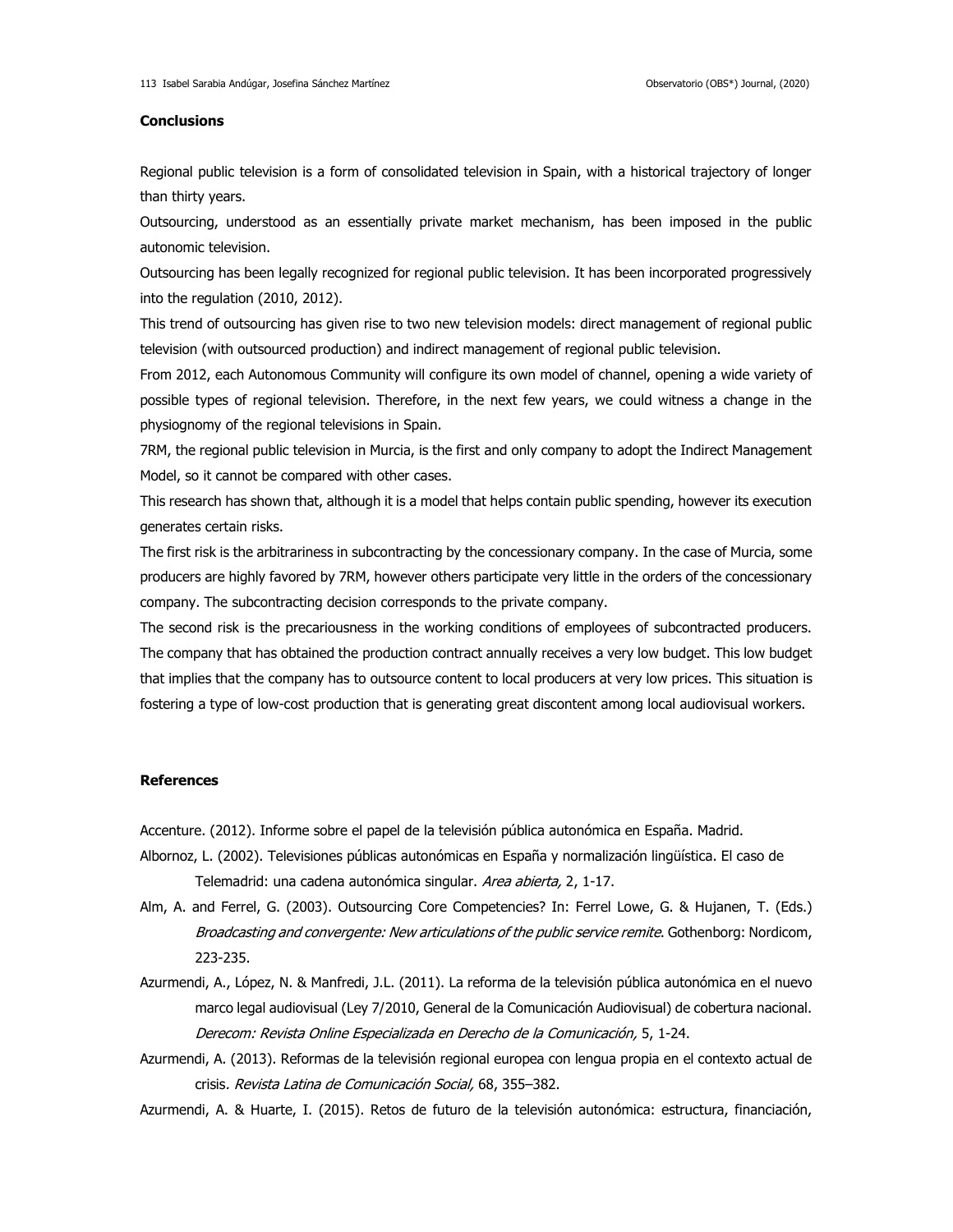contenido y audiencia. Actas del XXX Congreso Internacional de Comunicación (CICOM) Universidad de Navarra. Pamplona, 12 y 13 de noviembre de 2015.

- Bustamante, E. (2006). Radio y televisión en España. Historia de una asignatura pendiente de la democracia. Barcelona: Gedisa.
- Bustamante, E. (2009). El audiovisual digital: la televisión regional ante el reto de future. In: Bustamante E. (Coord.). El audiovisual digital. Políticas y estrategias desde las Comunidades Autónomas. La Laguna: IDECO.
- Bustamante, E. (2013). Historia de la radio y la televisión en España. Barcelona: Gedisa.
- Campos Freire, F. (Ed.) (2017). Situación actual y tendencias de la radiotelevisión pública en Europa. Project. Indicators related to broadcasters governance, funding, accountability, innovation, quality and public service applicable to Spain in the digital context. Facultad de Comunicación. Santiago de Compostela: Universidad de Santiago de Compostela.
- Casado, M.A. (2005). Nuevas estrategias para el desarrollo del sector audiovisual en las Comunidades Autónomas. *Ámbitos*, 13-14: 109-131.
- Cuesta, U. (2011). Las televisiones autonómicas en el nuevo panorama audiovisual. Documento para el debate. Madrid: Fundación Ciudadanía y Valores.
- De Moragas, M. et alt. (Eds.) (1999). La televisión de proximidad en Europa. Experiencias de descentralización en la era digital. Barcelona: Universidad Autónoma de Barcelona.
- Drom, A.V. (2010). Perhaps this is not fiction: The discursive construction of national and regional identities in Belgium's public television broadcast hoax on Flemish independence. European Journal Of Cultural Studies, 13 (1), 81-97.
- Fernández Alonso, I. (2002). La externalización de la producción de los operadores públicos de televisión de ámbito autonómico en España. Los casos canario y extremeño. Revista Latina de Comunicación Social, 46 (5), 1-3.
- Gilabert, M. (1998). La industria audiovisual: la televisión regional en España: la televisión valenciana. In: Fernández, E (Coord.) Identidades regionales y locales en la era de la comunicación transnacional. Málaga: Servicio de publicaciones de la Universidad de Málaga/Debates, 49-56.
- Groom, E. (2014). The South, Southern and Southerner: Regional Identity and Locations in Southern Television's Freewheelers. Historical Journal Of Film, Radio & Television, 34 (3): 434-451.
- Gutierrez Lozano, J.F. (2010). Public TV and regional cultural policy in Spain as reflected through the experience of Andalusian regional television. Cultural Trends, 19 (1/2), 53-63.
- Juanatey-Boga, O; Martínez-Fernández, V.A; Rodríguez-Castro, M. (2018): La Europa de dos velocidades reflejada en la financiación del servicio audiovisual público: un análisis basado en los presupuestos. Revista Latina de Comunicación Social, 73, 1054-1071.
- Lafon, B. (2010). France 3, a state institution: the French model of regional television. Media History, 16 (1), 103-108.
- Lersch, E. (2010). Regional television in Germany. Media History, 16 (1), 109-113.
- López, B. et alt. (1999), Consolidación del modelo autonómico en la era multicanal. In: De Moragas M et alt. (Eds.) La televisión de proximidad en Europa. Experiencias de descentralización en la era digital. Barcelona: Universidad Autónoma de Barcelona, 141-191.